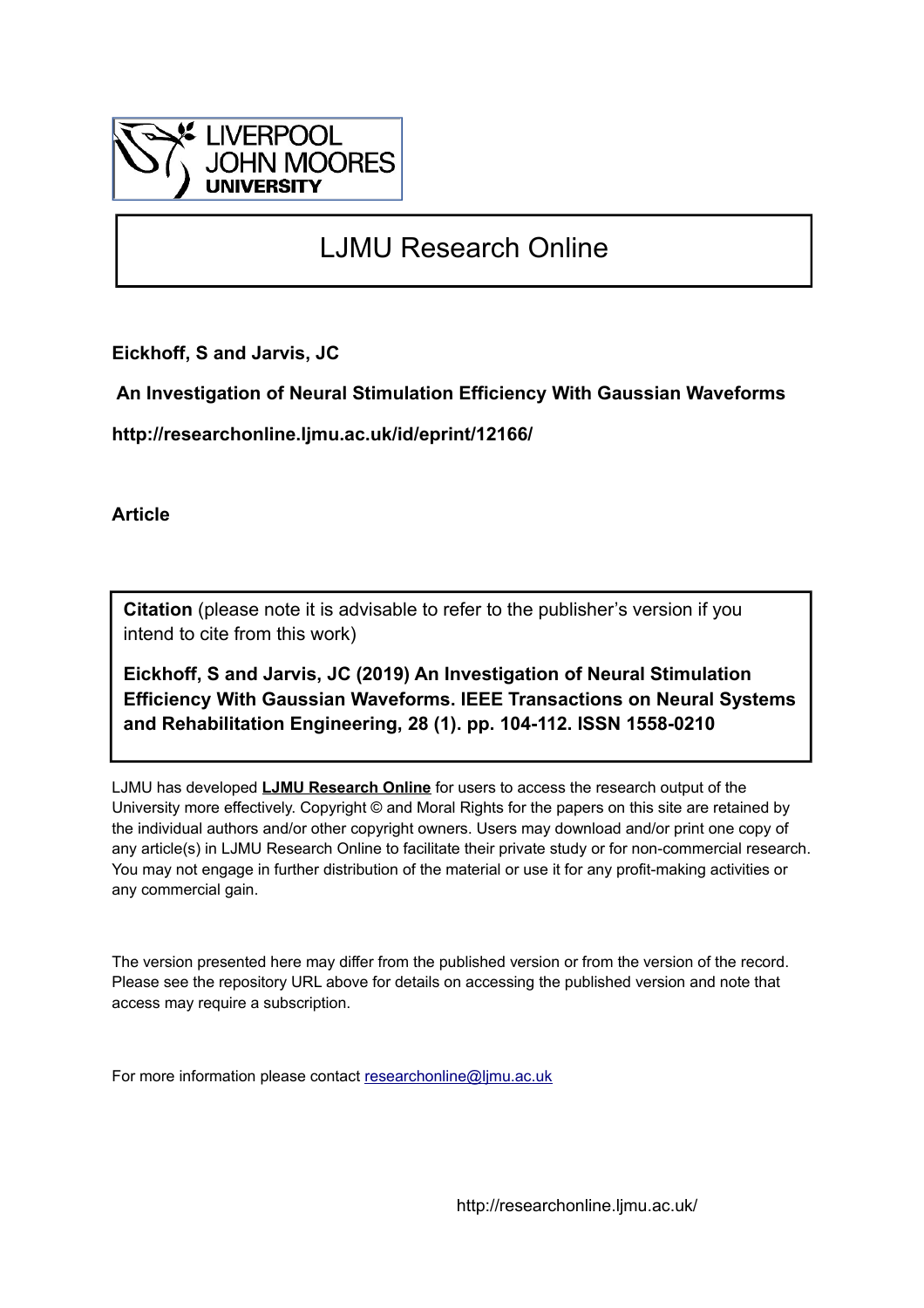# An Investigation of Neural Stimulation Efficiency with Gaussian Waveforms

Steffen Eickhoff, and Jonathan C. Jarvis

*Abstract***—***Objective:* **Previous computational studies predict that Gaussian shaped waveforms use the least energy to activate nerves. The primary goal of this study was to examine the claimed potential of up to 60% energy savings with these waveforms over a range of phase widths (50-200µs) in an animal model.** *Methods:* **The common peroneal nerve of anaesthetized rats was stimulated via monopolar and bipolar electrodes with single stimuli. The isometric peak twitch force of the extensor digitorum longus muscle was recorded to indicate the extent of neural activation. The energy consumption, charge injection and maximum instantaneous power values required to reach 50% neural activation were compared between Gaussian pulses and standard rectangular stimuli.** *Results:* **Energy savings in the 50-200µs range of phase widths did not exceed 17% and were accompanied by significant increases in maximum instantaneous power of 110- 200%. Charge efficiency was found to be increased over the whole range of tested phase widths with Gaussian compared to rectangular pulses and reached up to 55% at 1ms phase width.**  *Conclusion:* **These findings challenge the claims of up to 60% energy savings with Gaussian like stimulation waveforms. The moderate energy savings achieved with the novel waveform are accompanied with considerable increases in maximal instantaneous power. Larger power sources would therefore be required, and this opposes the trend for implant miniaturization.**  *Significance:* **This is the first study to comprehensively investigate stimulation efficiency of Gaussian waveforms. It sheds new light on the practical potential of such stimulation waveforms.**

*Index Terms***—Electrical stimulation, Gaussian waveform, Energy efficiency, Charge efficiency, Power efficiency**

# I. INTRODUCTION

LECTRICAL stimulation (ES) of excitable tissues ELECTRICAL stimulation (ES) of excitable tissues<br>
Successfully finds application in a number of therapeutic systems and medical devices such as the cochlear implant, the cardiac pacemaker, deep brain and spinal cord stimulators. Electrical impulses are used to activate or inhibit activation in a target excitable structure, which might be a block of cardiac tissue, a region of the brain, or a peripheral nerve. This can be achieved using voltage- or current-controlled stimulation waveforms: the latter has the benefit of eliminating threshold

The next few paragraphs should contain the authors' current affiliations, including current address and e-mail. For example, F. A. Author is with the

variations that result from changes in electrode-tissue impedance and is therefore commonly used today.

While the basic requirement of a stimulation waveform is to activate (or block) the target structure, energy efficiency as well as stimulation selectivity and safety are of high importance [1]. In view of the many implantable ES devices and the trend towards miniaturized applications such as so-called electroceutical systems for stimulation of the autonomic nervous system [2], energy efficient stimulation is important to the whole field as it enables increased battery lifetime or the use of smaller batteries. There are recent early successes in wireless power delivery, for example to a passive miniature radiofrequency identification (RFID) tag placed inside a central organ of pigs [3]. However, the higher amounts of electrical energy required by active implants such as neural stimulators as well as the safety limits of human exposure to radio frequency electromagnetic fields [4] indicate that the need to optimize stimulation efficiency remains. Superficially placed implants, such as cochlear implants, that use transcutaneous power transmission can also benefit from increased energy efficiency. Although not as critical as for devices with implanted batteries, a more economical use of energy allows reduction in size and fewer recharge cycles from an external power source. Although it is not often mentioned as a key parameter of electrical stimulation, charge efficiency is also an important cofactor as it can influence both selectivity and safety. An increased charge efficiency, that is, a reduction of the charge injection required to activate a nerve, can increase the stimulation safety due to reduced charge density at the electrode-tissue interface and/or increase selectivity because electrode size may be reduced without exceeding safe limits for charge density. Furthermore, the maximum instantaneous electrical power delivered via the stimulation electrodes is an important criterion for implantable stimulators. Battery size scales directly proportionally with maximum power since the specific power (W/kg) is constant for any specific battery technology.

In many cases, rectangular current waveforms are used in electrical nerve stimulation, not least because of the ease of generating them with simple electronic circuits. They are often

<sup>T</sup>his paragraph of the first footnote will contain the date on which you submitted your paper for review. It will also contain support information, including sponsor and financial support acknowledgment. For example, "This work was supported in part by the U.S. Department of Commerce under Grant BS123456."

National Institute of Standards and Technology, Boulder, CO 80305 USA (email: author@ boulder.nist.gov).

S. B. Author, Jr., was with Rice University, Houston, TX 77005 USA. He is now with the Department of Physics, Colorado State University, Fort Collins, CO 80523 USA (e-mail: author@lamar.colostate.edu).

T. C. Author is with the Electrical Engineering Department, University of Colorado, Boulder, CO 80309 USA, on leave from the National Research Institute for Metals, Tsukuba, Japan (e-mail: author@nrim.go.jp).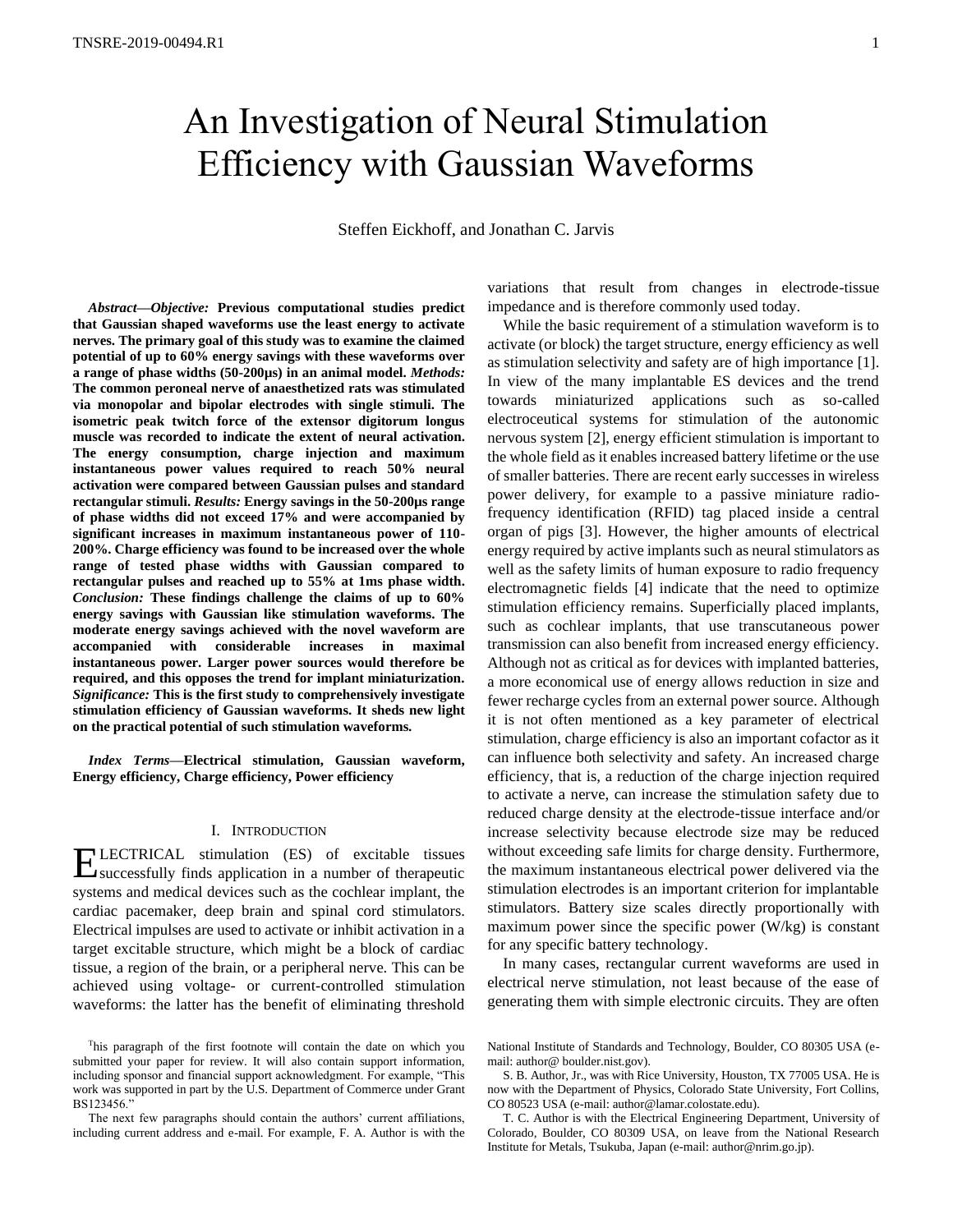biphasic so that the overall net charge injection is near zero. Many studies have been conducted to investigate variations of the rectangular biphasic waveform such as interphase gaps (IPG), asymmetric pulses [5]–[7] and pre pulses [8]–[11]. Some of these studies sought to discover whether non-rectangular stimulation waveforms might have an advantage in terms of efficiency or selectivity. Several programmes also incorporated computational simulations. Employing the Hodgkin-Huxley nerve membrane model [12], [13] Jezernik and Morari predicted that an exponentially rising stimulation waveform would provide the best energy efficiency [14]. Comparing this and other non-rectangular waveforms to standard rectangular stimuli applied to a computational model of a single mammalian axon [15], exponentially rising and decaying waveforms were found to be most charge efficient across the whole range of phase widths. When the threshold charge was expressed as a fraction of the charge injection capacity with practical titanium nitride microelectrodes, exponential and linearly decreasing (i.e. reverse ramp) waveforms were most charge efficient. Both exponential waveforms were most energy efficient at long phase durations (>250µs). Gaussian shaped stimuli achieved the best energy efficiency at shorter phase widths [16]. Using a more sophisticated computational simulation of a population of mammalian myelinated axons [17] as well as in vivo experiments, the apparent superiority of exponential waveforms in terms of charge and energy efficiency at long phase widths was shown to be misleading and therefore over-estimated because the waveform shape became insensitive to the phase duration since only the low amplitude 'tail' of the computed current waveform grew with increasing phase width. Furthermore, exponential waveforms had significantly lower power efficiency than rectangular stimuli and triangular pulses were most charge efficient for phase widths  $\leq$  200 $\mu$ s. It was shown that none of the tested rectangular, exponential or ramp waveforms was simultaneously most efficient in terms of energy, charge and power [18].

Promisingly, three recent studies independently found a Gaussian shaped stimulation waveform to be optimal in terms of minimized energy consumption using model-based approaches probed by a genetic algorithm [19], the calculus of variation [20] and the least action principle [21]. While these studies agree that a Gaussian stimulation waveform shows increased energy efficiency over rectangular stimuli, there are considerable differences in the claimed potential to save energy by replacing simple rectangular waveforms with modified pulses. The largest claim of 5-60% increased energy efficiency over a clinically relevant range of phase widths  $\sim 50{\text -}200\mu s$ ) can be found in the genetic algorithm study of Wongsarnpigoon and Grill, based on the outcome of their computational and in vivo work [19]. However, these studies on Gaussian shaped stimulation waveforms recognize that the energy costs of generating such complex waveforms may decrease the achievable benefit in energy efficiency of neuro stimulators and conclude that more practical investigations of the incorporation of Gaussian waveforms are warranted. We here respond to this challenge.

To the best of our knowledge, the practical implementation of the Gaussian stimulation waveform has not been studied further till now. The primary goal of our study was to explore the findings of these recent computational studies in an animal model. Single electrical stimuli were used to activate the common peroneal nerve (CPN) of anaesthetized rats via monopolar or bipolar electrodes. The isometric peak twitch force of the extensor digitorum longus muscle (EDL) was recorded to indicate the extent of neural activation. To bring the detailed computational findings closer to practical application, we reduced the phase-width-dependent variation of the optimal waveforms. Only one fixed Gaussian waveform, which was chosen to closely resemble the waveforms used by Wongsarnpigoon and Grill [19] in the range of 50-200µs phase widths, was compared to rectangular stimulation. Since charge balance is a key requirement of most electrical stimulation applications, only biphasic stimuli were incorporated in this study. As well as a comparison of energy efficiency between Gaussian and rectangular stimuli, charge and power efficiency of stimulation with these waveforms were also investigated, as these are important parameters of stimulation for the design of implantable devices.

# II. MATERIALS AND METHODS

#### *A. Surgical procedure*

All experiments were carried out in strict accordance with the Animals (Scientific Procedures) Act of 1986 which regulates the use of experimental animals in the UK. The procedures in this study were approved by the Home Office (PPL 40/3743) and were conducted in terminal experiments in seven adult, male Wistar rats.

The animals were anaesthetized using a gaseous mixture of Isoflurane and oxygen. An initial Isoflurane concentration of 3% was used to induce anaesthesia, then lowered to 2% for the surgical procedures. To maintain a stable, deep level of anaesthesia, during the measurements, the respiration rate of the animals was monitored and the isoflurane concentration adjusted accordingly between 1% and 2%. For analgesia, Buprenorphine (Temgesic, Indivior, Slough, UK) was administered intra muscularly at a dose of 0.05 mg kg-1 body mass. To control the body temperature and keep it at 37-38°C, the animals were placed on a heat pad (E-Z Systems Corporation, Palmer, Pennsylvania, USA) and core temperature was monitored using a rectal temperature probe.

Loop electrodes with an inner diameter of approximately 1mm and a surface area of  $0.025$ cm<sup>2</sup> were made from PVCinsulated stainless steel wires (Electrode wire AS634, Cooner Sales Company, Chatsworth, California, U.S.A.). Two electrodes were placed under the common peroneal nerve (CPN) one at the border of the lateral gastrocnemius muscle and one approximately 3mm proximal (Fig. 1). In 3 animals a third electrode was placed 1cm away from the long axis of the nerve, a distance sufficient to exclude the possibility of any additional activation at this electrode. The more distal electrode at the nerve was used as active electrode. For bipolar stimulation (in 7 animals) the proximal electrode under the nerve served as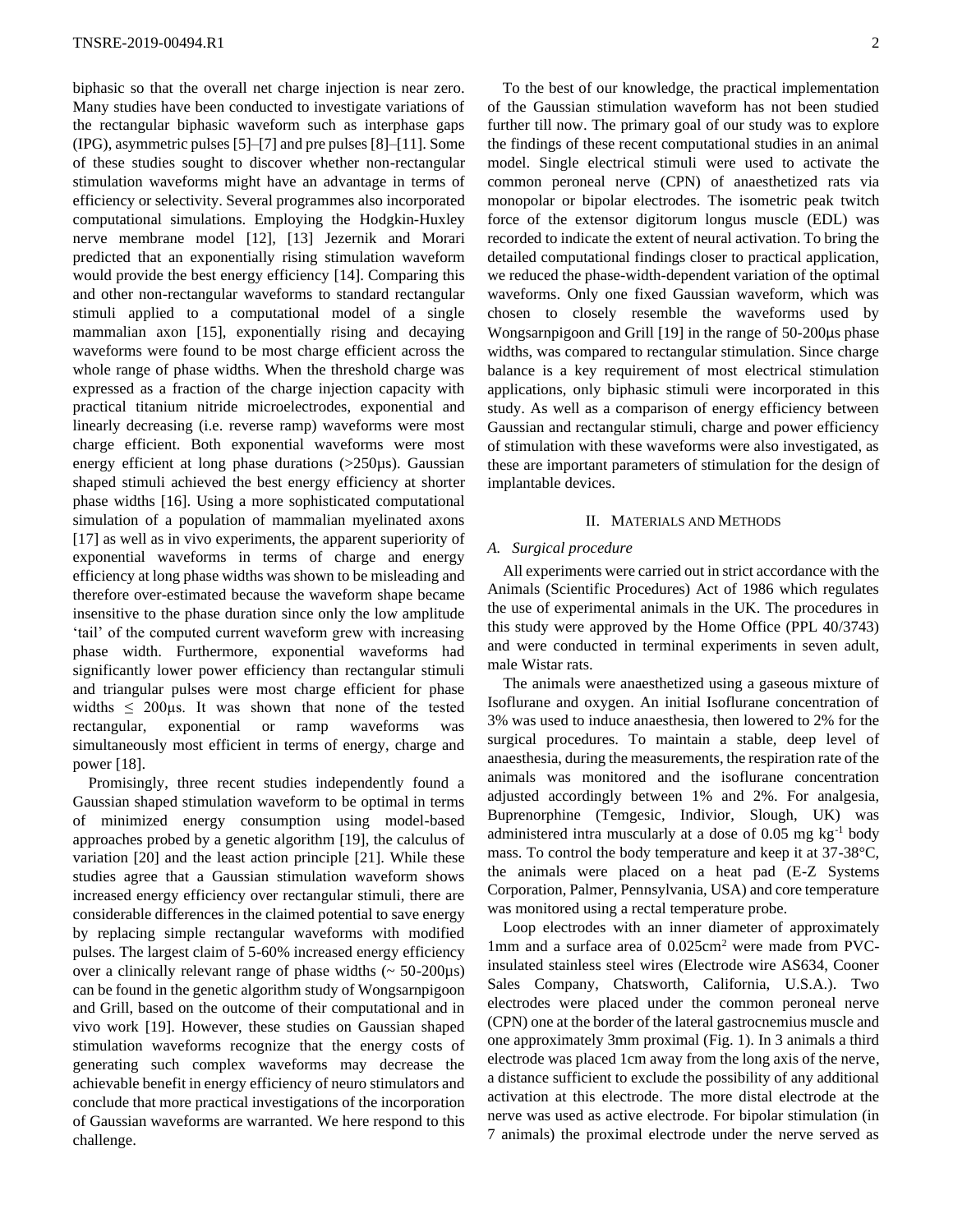

Fig. 1. Experimental model: Nerve-muscle-preparation with Common Peroneal Nerve (CPN) and Extensor Digitorum Longus (EDL). Electrodes: The active electrode was placed most distal at the CPN. For bipolar stimulation "Return B" was used, for monopolar stimulation "Return M" served as return electrode.

return, while for monopolar stimulation (in 3 animals) the third electrode was used as return electrode.

In order to gain access to the extensor digitorum longus (EDL), the distal tendon of the tibialis anterior (TA) as well as the fascial tissue connecting the TA with peroneus longus and lateral gastrocnemius muscles was dissected. After freeing both tendons of the EDL from connective tissue, the proximal EDL tendon at the knee joint was clamped with a sturdy artery forceps fixed to the steel table. The distal EDL tendon was dissected and clamped in a miniature titanium-alloy hook by which the muscle was connected to a force transducer (Gould Inc, Statham Instrument Division, Oxnard, California, U.S.A.), also mounted on the experimental steel table. Thereby the EDL muscle was mechanically isolated and held in an isometric condition, while retaining its blood supply and innervation. The muscle was set to optimal length by increasing in 0.5mm increments from a slack length to the length for which single stimuli resulted in the highest isometric developed force, that is peak-active minus passive force, while the passive muscle force was not yet exponentially increasing [22]. The EDL muscle was prevented from drying and maintained at a physiological temperature of 37-38°C by dripping heated liquid paraffin oil over it. A peristaltic pump (Watson-Marlow Ltd., Falmouth, Cornwall, UK) delivered the oil with a flow rate of 0.1ml min-1 to a local miniature heater with temperature control (Fluke 54II Thermometer with k-type thermocouple, Fluke Corporation, Everett, Washington, U.S.A.), from where it was applied to the muscle surface. Since this surgical preparation took about one hour, a volume of 1 - 1.5ml sterilized saline solution (OXOID Ltd., Basingstoke, Hampshire, UK) was administered subcutaneously to replace normal fluid loss during the time under anaesthesia.

#### *B. Stimulation*

The stimulation impulses were generated in LabVIEW™ 2016 (National Instruments Corporation, Austin, Texas, U.S.A.) and delivered via the analog output of a NI PCIe 6351 Data Acquisition Card (National Instruments Corporation, Austin, Texas, U.S.A.) with a sampling rate of 1MS/sec to a galvanically isolated voltage-to-current converter, which then delivered current controlled stimuli to the electrodes. Stimuli were presented at a rate of one pulse every 3 seconds to allow sufficient recovery between twitches and thus minimise muscle fatigue. To achieve charge balanced stimulation, all impulses were biphasic with the cathodic phase first. The kurtosis of the Gaussian waveform is described by

$$
I(t) = e^{-\frac{\left(\frac{t}{PMW} - 0.5\right)^2}{0.045}},\tag{1}
$$

as this current profile was a close match to the waveforms used by Wongsarnpigoon and Grill in what they called the clinically relevant range of phase widths [19]. Recruitment curves (that is peak muscle force plotted against pulse amplitude, see Fig. 2.a) for phase widths of 40,60,80,100, 120, 140, 160, 180, 200, 250, 325, 425, 550, 775 and 1000µs were recorded with 100µA amplitude increments for biphasic Gaussian and rectangular pulses. For both waveforms and both electrode configurations, the different combinations of stimulation parameters, that is,



Fig. 2. Exemplary recruitment data for Gaussian and rectangular pulses with bipolar electrodes. a) Normalized recruitment curves for PhW=60µs. 10%, 50%, and 90% of maximum isometric twitch force were determined by linear interpolation of experimental measurement points. b) Strength-duration curves for 50% activation (black traces) and dynamic ranges (gray area) between 10% (lower traces) and 90% (upper traces) activation levels. Data are means of n=7.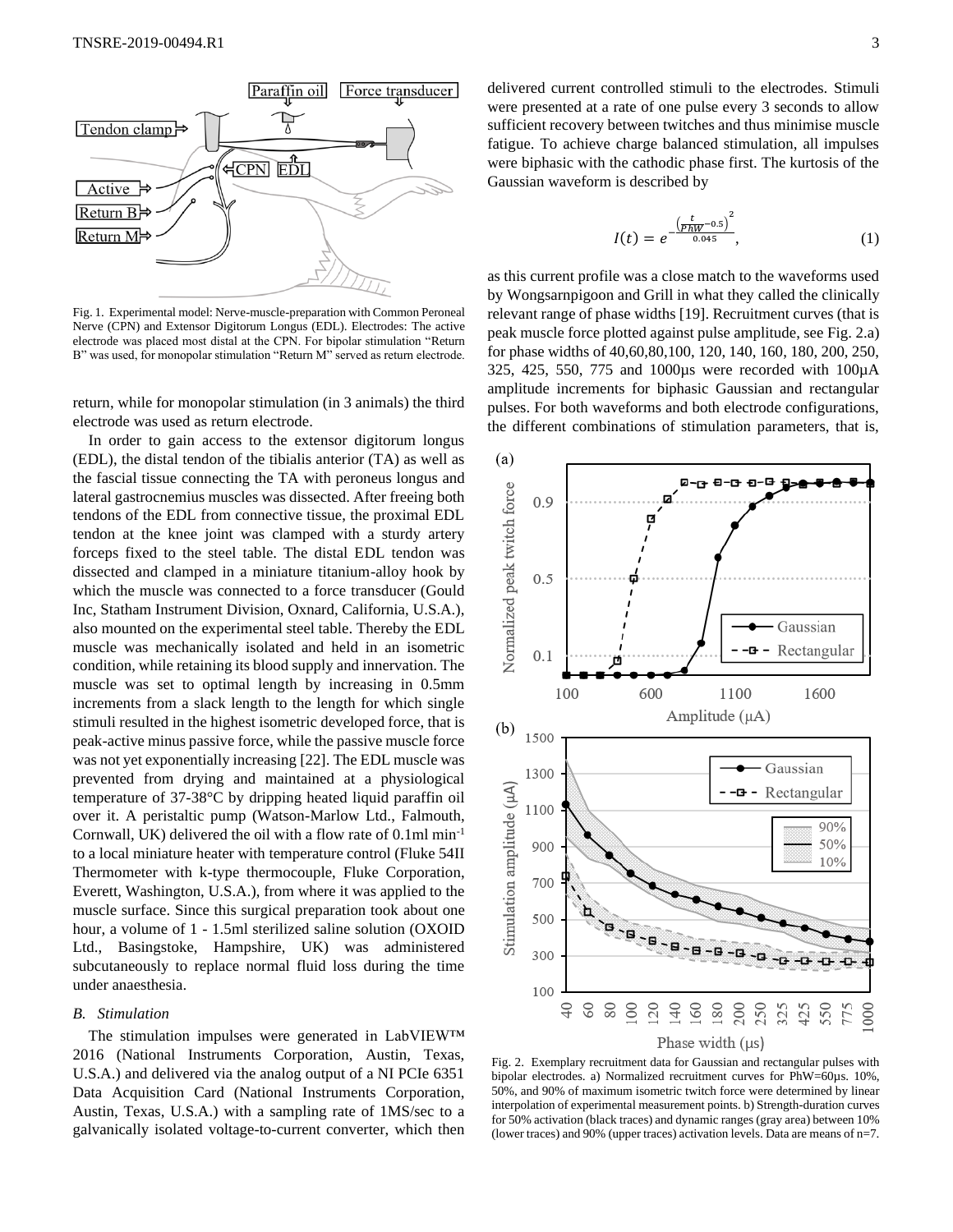amplitudes and phase widths, were applied in randomized order. Every 20 test stimulations a standard control stimulation pulse (biphasic rectangular, 200µs PhW), with an amplitude set for each subject to elicit supramaximal nerve recruitment (typically 1mA) was delivered and the resultant force recorded.

### *C. Recording*

Isometric twitch forces were recorded using a PowerLab 16/35 (ADInstruments Pty Ltd, Bella Vista, New South Wales, Australia) with a sampling rate of 100kS/sec. ADInstruments LabChart 7 Pro (ADInstruments Pty Ltd, Bella Vista, New South Wales, Australia) was used to store, pre-process and export the force data. We wished to record the electrode current at a higher sample rate, so stimulation current through a resistor in series and stimulation voltage across the electrodes, were recorded separately at 500kS/sec with an NI PCIe 6351 Data Acquisition Card, which was also used for stimulation.

#### *D. Data analysis and statistics*

The isometric peak twitch force values elicited by the randomly applied test stimulations were normalized to the force response of the nearest control pulse. The normalized peak force values were then sorted by pulse shape, phase width and stimulation amplitudes, to reveal the normalized recruitment data. Thus, the final recruitment curves were assembled from test pulses that were placed randomly from start to end of the respective recording period, and therefore are not affected by variations of temperature, level of anaesthesia or fatigue. Linear interpolation between data points was used to determine the 50% activation thresholds of all recruitment curves (Fig. 2.a). The energy consumption (2) and charge injection (3) values for all applied stimuli were attained by integration of the electrical stimulation recordings:

$$
E = \int_0^{2PhW} V(t)I(t)dt,\tag{2}
$$

$$
Q = \int_0^{2PhW} |I(t)| dt.
$$
 (3)

Energy and charge values at 50% activation level were scaled according to the threshold interpolation. Furthermore, the percentage differences in energy consumption (4) and charge injection (5) with Gaussian pulses compared to rectangular stimuli at 50% activation threshold were calculated:

Difference in energy = 
$$
\left(1 - \frac{E_{gaus}}{E_{rect}}\right) * 100\%,
$$
 (4)

Difference in charge = 
$$
\left(1 - \frac{Qgaus}{Q_{rect}}\right) * 100\%
$$
. (5)

In addition to these integrated measures of stimulation efficiency, the maximum instantaneous power across the electrodes was also calculated

$$
P(t) = V(t) * I(t)
$$
 (6)

for both tested waveforms and expressed as a percentage

difference between the response to rectangular and Gaussian pulses:

Diff. in max. inst. power = 
$$
\left(1 - \frac{P_{gaus}}{P_{rect}}\right) * 100\%
$$
. (7)

Fig. 3 shows an example of the electrical recordings (stimulation current and voltage) as well as of the computed efficiency measures (energy, charge, and maximum instantaneous power) with rectangular and gaussian pulses of 100µs PhW near 50% activation level.

A two-way repeated measures analysis of variance (ANOVA) was performed for each measure of stimulation efficiency separately. The dependent variable was the normalized charge, energy or maximum instantaneous power value at 50% activation level. The independent variables were waveform (rectangular or Gaussian), PhW, and rat (subject). Where the effect of the waveform was found to be significant (p<0.05), Sidak's multiple comparisons were conducted post hoc for the means of the respective efficiency measure (charge, energy or power) of Gaussian and rectangular stimuli at each PhW separately.



Fig. 3. Electrical recordings of rectangular (left column: a, c, e) and Gaussian (right column: b, d, f) stimulation (PhW=100µs) near 50% activation threshold. Stimulation current and charge: a) Rectangular stimulus with 500µA amplitude and 100nC overall charge injection; b) Gaussian pulse with 900µA amplitude and 69nC (31% reduction) charge injection. Stimulation voltage across electrodes during rectangular c) and Gaussian d) stimulation. Instantaneous power and energy consumption: e) Rectangular pulse consumes 36nJ energy and has a max. inst. power of 231µW; f) Gaussian pulse consumes 31nJ energy (14% reduction) and has a max inst. power of 584µW (153% increase).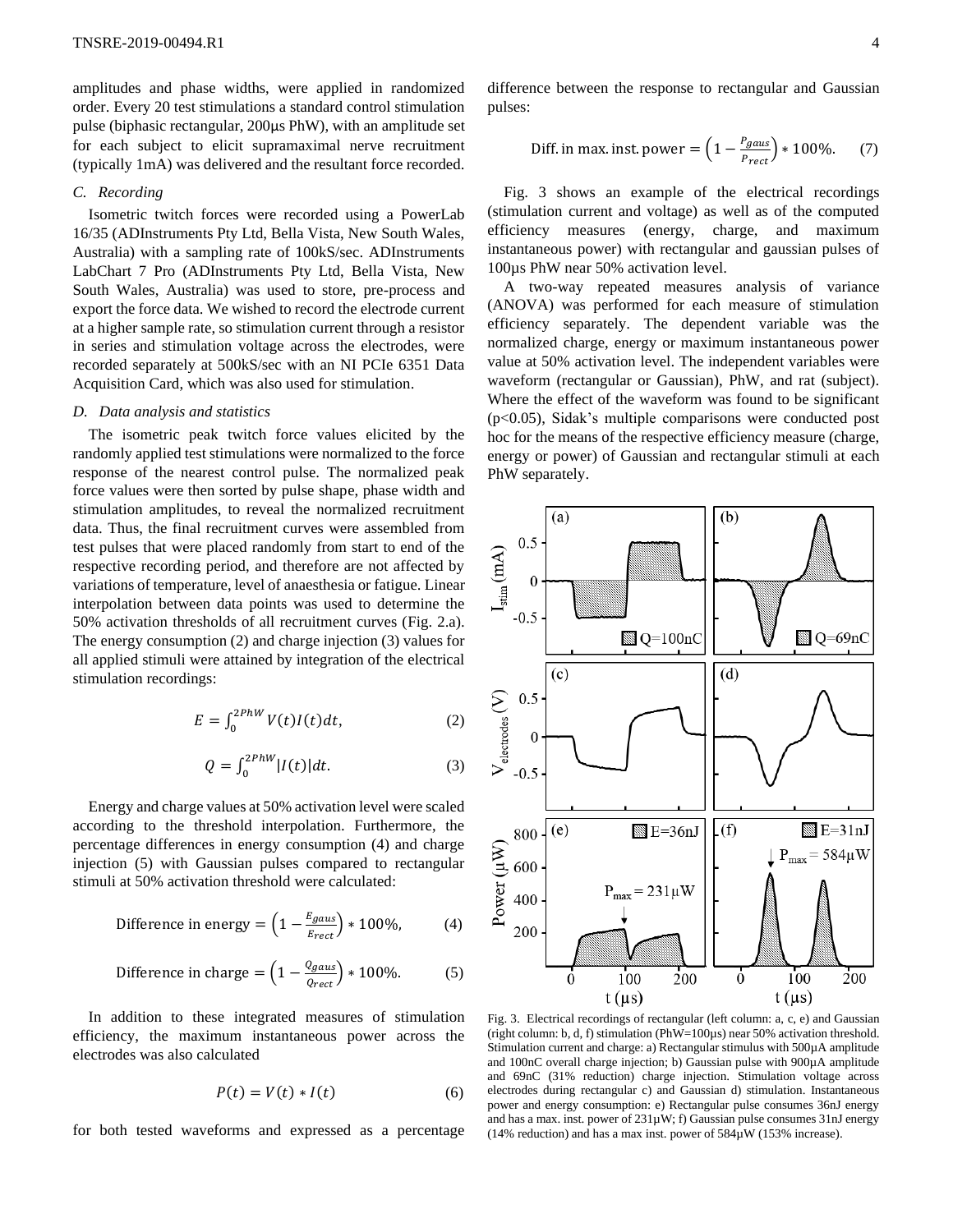# III. RESULTS

The recruitment data underlying the calculations of the efficiency measures are well behaved. Fig. 2.a shows examples of typical recruitment curves with their characteristic sigmoidal shape. Strength-duration curves at 50% activation level as well as the dynamic ranges (10% to 90% activation) exhibit the characteristic hyperbolic shapes (Fig. 2.b).

# *A. Energy efficiency*

*Bipolar case:* The energy-duration curves for 50% activation with Gaussian and rectangular stimuli applied via bipolar electrodes (in n=7 animals) intersect at a phase width between 60 and 80µs (Fig. 4.a). After this intersection the energy consumption values of Gaussian stimuli increase less with increasing PhWs than for rectangular stimulation. This implies an increasing energy efficiency of Gaussian compared to rectangular pulses with increasing PhW (Fig. 4.c). The effect of waveform on energy efficiency was significant (P<0.001). However, stimulation with Gaussian pulses of the shortest tested phase width of 40µs required on average 17.7% (±4.8% SEM) more energy than rectangular stimuli of the same PhW. In the range of 50-200µs PhWs the differences in mean energy efficiency of Gaussian compared to rectangular pulses ranged from -5.8%  $(\pm 1.4\%$  SEM) at 60µs to +17.1%  $(\pm 2.4\%$  SEM) at 200µs. At the longest tested PhW of 1000µs, excitation with Gaussian pulses was achieved with  $46.7\%$  ( $\pm$ 5.9% SEM) less energy than with rectangular impulses (Fig. 4.c).

*Monopolar case:* Energy duration curves for stimulation via a monopolar electrode configuration (in n=3 animals) intersect at a phase width of 100µs; for shorter pulses rectangular stimulation appear to require less energy while Gaussian stimuli are more energy efficient at PhWs over 100µs (Fig. 4.b), although ANOVA revealed no significant effect of waveform (P=0.11). At 40µs PhW stimulation with Gaussian pulses was on average  $17.6\%$  ( $\pm 4.7\%$  SEM) less energy efficient than stimulation with rectangular pulses. As the energy duration curves intersect within the range of 50-200µs PhWs, the energy efficiency of Gaussian compared to rectangular pulses ranged from -7.5% ( $\pm$ 4.9% SEM) at 60us to +17.5% ( $\pm$ 5.9% SEM) at 140µs. The highest difference in energy efficiency of 61.6%  $(\pm 3.9\%$  SEM) was observed at 1000 $\mu$ s (Fig. 4.d).

# *B. Charge efficiency*

For both electrode configurations the charge injection values required to elicit 50% of the maximum isometric twitch force are remarkably linear functions of the stimulation phase width (Bipolar: Fig. 5.a, Monopolar: Fig. 5.b). In both electrode setups and throughout the whole range of tested phase widths (40-1000µs), Gaussian stimulation required less charge injection than standard rectangular pulses to activate the target nerve. Absolute charge injection values never exceeded 0.5µC per phase, so the charge density per phase was always below 20µC/cm2. This means the stainless steel stimulation electrodes were operated within the limits of their specific charge injection capacity [23] and within the safe operating range [24].

*Bipolar case:* The superiority of Gaussian pulses in terms of lower charge injection requirements compared to rectangular

stimuli (in n=7 animals) was highly significant (P<0.001). Gaussian stimulation with the shortest tested phase width of 40 $\mu$ s required on average 20.9% ( $\pm$ 1.6% SEM) less charge than rectangular pulses of the same duration. In the range of 50- 200µs PhWs, the reduction in charge injection with Gaussian pulses ranges from  $25.1\%$  ( $\pm 0.5\%$  SEM) at 60 $\mu$ s to 33.7%  $(\pm 0.9\%$  SEM) at 200 $\mu$ s. In stimulation with the longest tested phase width of 1000µs Gaussian pulses needed on average 47.4%  $(\pm 3.1\%$  SEM) less charge than rectangular stimuli (Fig. 5.c).

*Monopolar case:* The reduction of charge injection with Gaussian pulses in monopolar stimulation (in n=3 animals) was significant (P= $0.013$ ). At 40 $\mu$ s phase width Gaussian pulses needed 21.0% (±1.6% SEM) less charge than rectangular stimuli to elicit the same force response. The average charge reduction achieved within the range of 50-200µs PhWs ranged from 24.5% ( $\pm 1.8$ % SEM) at 60 $\mu$ s to 33.9% ( $\pm 2.3$ % SEM) at 140µs. Stimulation with 1000µs phase width was on average 54.9% (±2.3% SEM) more charge efficient with Gaussian pulses (Fig. 5.d).

# *C. Power efficiency*

Throughout all tested phase widths and in both electrode configurations, the Gaussian stimulation waveforms were less power efficient, i.e. they required a higher maximal instantaneous power than the rectangular stimuli. ANOVA revealed the effect of waveform to be significant in both electrode configurations (bipolar: P<0.001, monopolar: P=0.017). The difference in maximum power between the compared waveforms decreased with increasing phase duration from approximately 230% at 40 $\mu$ s to 31.1% ( $\pm$ 14.7% SEM, bipolar in n=7 animals) or  $7.5\%$  ( $\pm 10.9\%$  SEM, monopolar in n=3 animals) at  $1000\mu s$  (Fig. 6).

These substantially increased values of maximal instantaneous power are due to the higher stimulation amplitudes required with Gaussian pulses. The exemplar recordings in Fig. 3 show two pulses (phase width 100µs) near the 50% threshold. The rectangular pulse has a stimulation amplitude of 500µA (Fig. 3.a), whereas the Gaussian pulse needed 900µA to elicit the same level of neural activation (Fig. 3.b). The increased current is associated with a higher voltage across the electrodes for the Gaussian (Fig. 3.d) than for the rectangular pulse (Fig. 3.c). As the instantaneous power across the electrodes is the product of stimulation current and voltage (see Equation 6), it scales approximately quadratically with the current. In the exemplary data of Fig. 3, the higher stimulation amplitude led to a 153% increase in maximum instantaneous power. It increased from 231µW with the rectangular pulse (Fig. 3.e) to 584µW with the Gaussian pulse (Fig. 3.f).

#### IV. DISCUSSION

Following the findings of recent computational studies on energy optimal stimulation waveforms [19]–[21], Gaussian shaped stimuli were compared against standard rectangular stimulation in a nerve-muscle preparation in anaesthetized rats in terms of energy, charge and power efficiency. In order to attain results that can be applied for practical applications such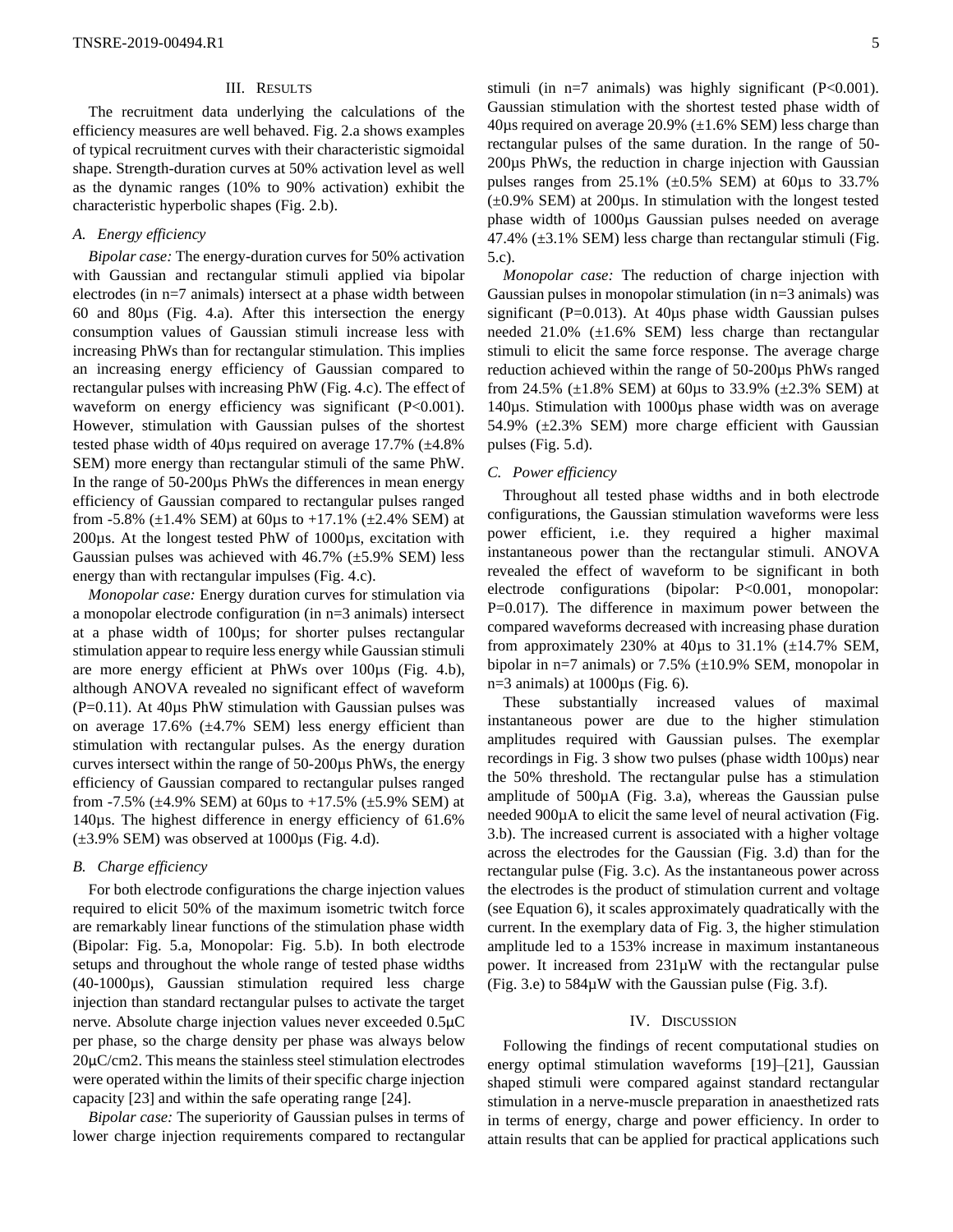

Fig. 4 Energy efficiency of biphasic Gaussian waveform compared to biphasic rectangular stimuli. Data for 50% of maximal isometric twitch force with bipolar (left column: a, c) and monopolar electrodes (right column: b, d), mean +/- SEM (bipolar n=7, monopolar n=3). a), b) Energy-duration curves normalized to energy consumption with rectangular pulses of PhW=100µs. c), d) Energy consumption of Gaussian waveform compared with rectangular; positive values of "Difference in energy consumption" indicate that Gaussian pulses were more energy efficient.

as cochlear implants or neuromuscular prosthetics, both commonly-used electrode configurations, monopolar and bipolar stimulation, were tested. To further bring this investigation closer to practical implementation, instead of duration-dependent pulse shapes only one fixed Gaussian waveform was used for all phase widths and all tested stimuli were biphasic and charge balanced. In both electrode configurations, Gaussian stimulation was found to be less energy efficient than rectangular pulses at short phase widths. However, at phase durations above approximately 80µs the Gaussian waveform becomes more energy efficient than the traditionally used rectangular stimulus. This superiority of the Gaussian pulse in terms of energy efficiency increases with increasing stimulation phase width up to 46.7% in bipolar and 61.6% in monopolar stimulation at the upper end of tested phase

durations of 1ms. Energy savings in the so-called clinically relevant range of phase width (50-200µs) were less than the claims made in previous papers and did not exceed 17%. Furthermore, these energy savings did not take the additional energy requirement to generate such gaussian waveforms into account, so the realistically achievable savings might be even lower. We found that charge efficiency of Gaussian shaped stimuli was significantly greater than that for standard rectangular pulses with both electrode configurations. Neuronal activation was achieved with 21-55% less charge injection with the Gaussian waveform. In the range of 50-200µs PhWs a 25- 33% reduction of charge injection was realised. However, the maximum instantaneous power was greater for Gaussian than rectangular stimuli over the whole range of phase widths. This disadvantage in power efficiency, which ranged from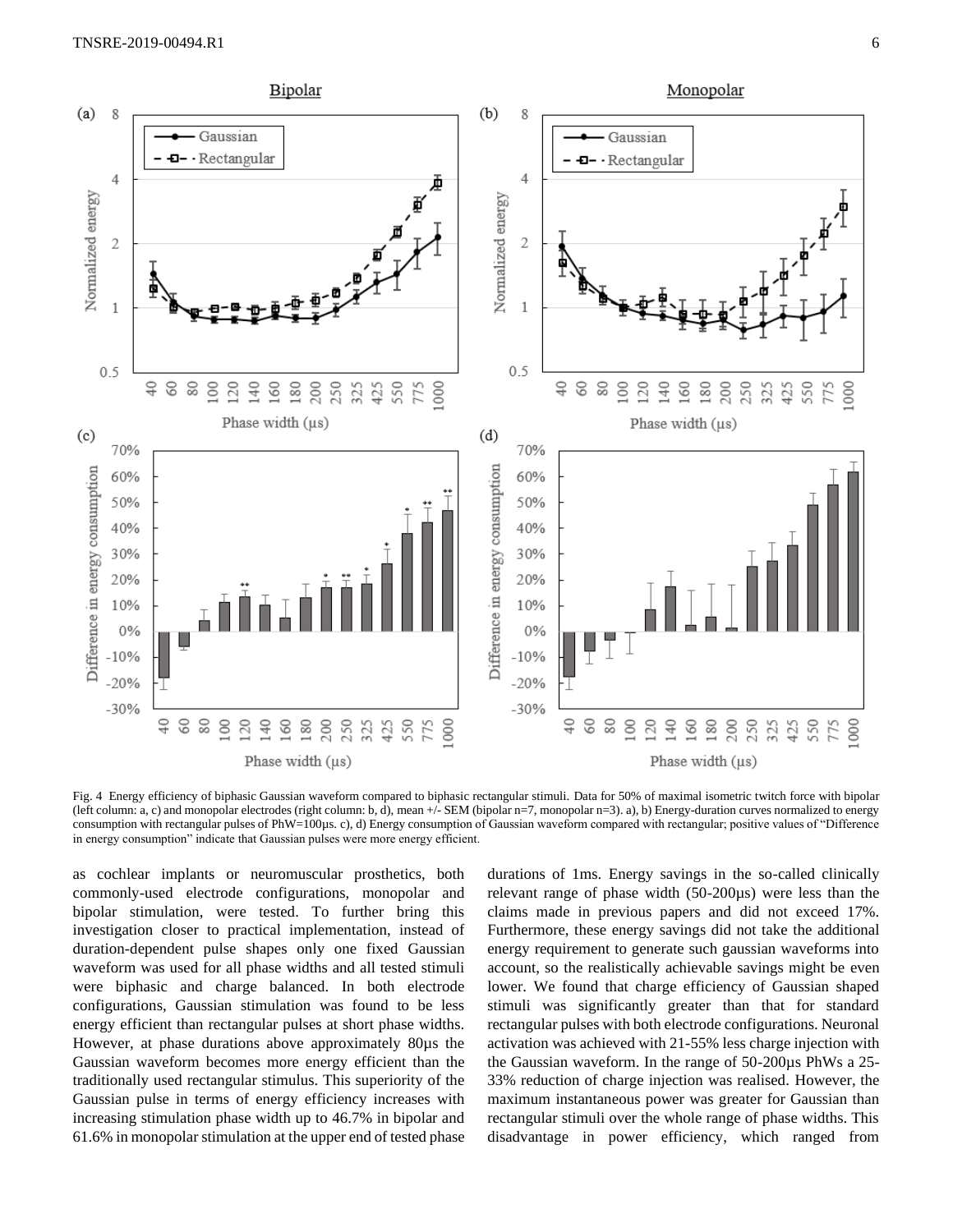

Fig. 5. Charge efficiency of biphasic Gaussian waveform compared to biphasic rectangular stimuli. Data for 50% of maximal isometric twitch force with bipolar (left column: a, c) and monopolar electrodes (right column: b, d), mean +/- SEM (bipolar n=7, monopolar n=3). a), b) Charge-duration curves normalized to charge injection with rectangular pulses of PhW=100µs. c), d) Charge injection of Gaussian waveform compared with rectangular; positive values of "Difference in charge injection" indicate that Gaussian pulses were more charge efficient.

approximately -200% to -110% in the range of 50-200µs PhWs, decreased with increasing phase duration (Fig. 6).

The general finding of increased energy and charge efficiency with Gaussian compared to rectangular stimuli fits well with the data from single axon models, which predicted Gaussian stimuli to be more charge efficient throughout all phase widths and more energy efficient at phase durations over approximately 60µs [16]. However, the observed extent of energy savings in the range of 50-200µs PhWs of only up to 17% challenges the predicted energy benefit of up to 60% with Gaussian stimulation waveforms, in this so-called clinically relevant range [19]. The lower energy savings described in the present study might have partially originated from differences in the fixed Gaussian waveform used here (1) with the PhW dependent waveforms used by Wongsarnpigoon et al. Since we

chose our Gaussian waveform to best match the average pulse shape used by Wongsarnpigoon et al. in the range of 50-200 $\mu$ s PhW, we expect little influence of PhW depend shape variations with our results in this range. However, the biphasic pulses generated by their genetic algorithm were not perfectly symmetrical, but the peak of the cathodic phase was shifted further away from the anodic phase [19], which was not the case in the pulses used here (1). The asymmetrical shifting of the peak effectively introduces a greater interphase gap (IPG) than a symmetric Gaussian pulse would have. It is known that the anodic phase of a biphasic pulse can abolish action potentials in near threshold scenarios at short PhWs [5], [7]. Thus, the introduction of a (greater) IPG might lead to greater stimulation efficiency. It might be argued that the (limited) energy savings with biphasic Gaussian pulses at short PhWs are also a result of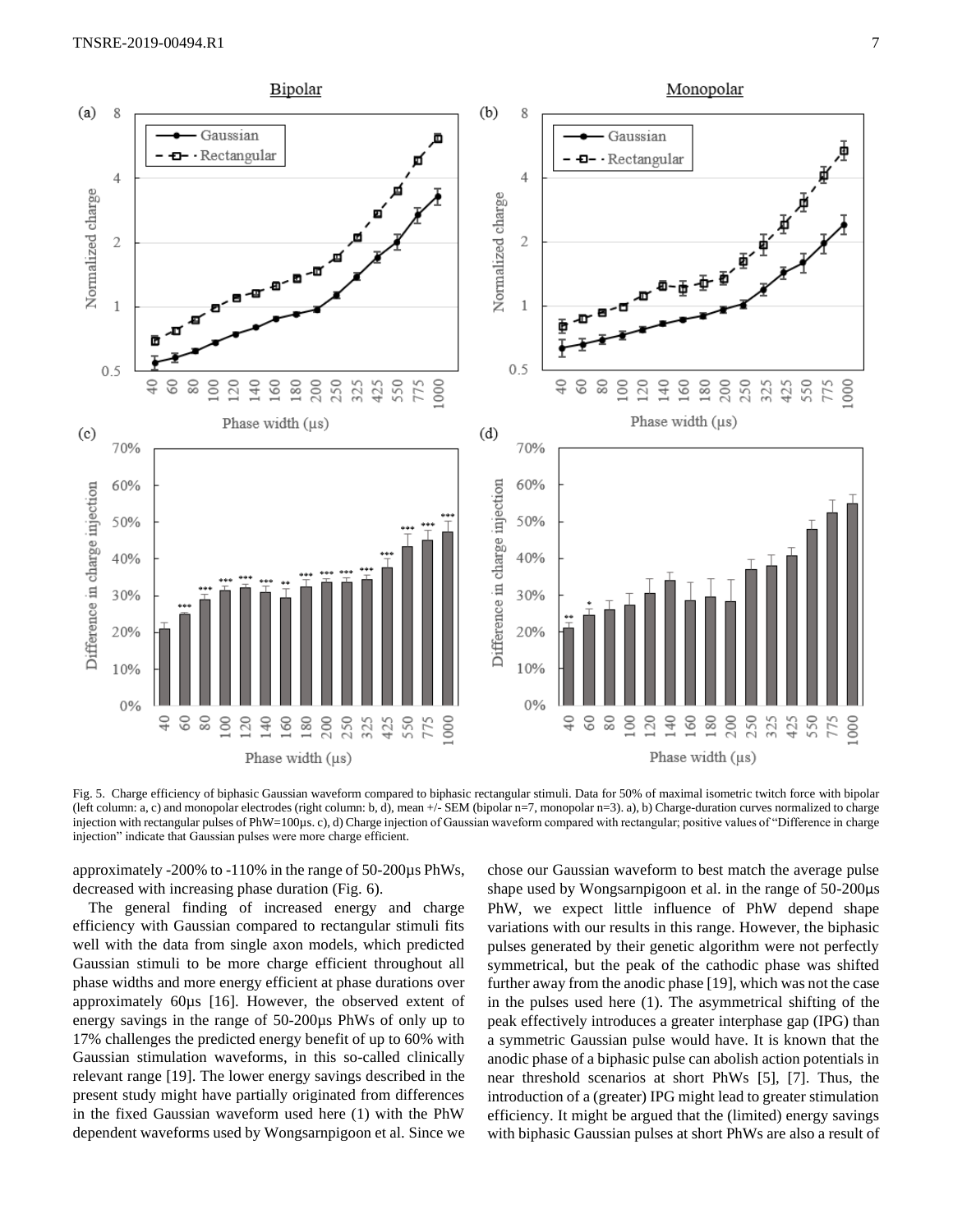

Fig. 6. Difference in maximum instantaneous power of Gaussian waveform compared to rectangular in a) bipolar  $(n=7 \text{ animals})$  and b) monopolar stimulation (n=3 animals). Negative values of "Difference in max. power" indicate that Gaussian pulses had higher values of max instantaneous power.

the separation of the stimulation phases compared to a biphasic rectangular pulse without IPG (compare Fig. 3.a and 3.b). Investigations of this hypothesis would require new experiments.

We found that the increase in energy and charge efficiency was accompanied by a decreased power efficiency, which extends the finding of Wongsarnpigoon et al. that no rectangular, exponential or ramp waveform was at the same time most efficient for energy, charge and power [18]. The benefits in charge efficiency in the range of 50-200µs PhWs with the Gaussian waveform were greater than those reported by Wongsarnpigoon et al., who found ramp pulses to be most charge efficient for 20-200µs phase duration with 5-18% less charge injection than required with standard rectangular pulses. Energy savings at long phase widths were similar to those reported for exponential waveforms based on a population model and in vivo work [18]. However, due to certain constraints in pulse shaping the effective part of the exponential pulses used in that study did not change as the phase width increased over approximately 0.3ms. The results were therefore misleading for longer phase durations as the authors conceded. By contrast, the Gaussian waveform used in the present study was scaled to fill the whole phase duration (compare Fig. 3.b).

# V. CONCLUSION

The results of this study in terms of improved energy efficiency with Gaussian stimulation waveforms challenge the predicted range of up to 60% energy savings in a so-called clinically relevant range of phase widths (50-200µs) [19] since only moderate savings of up to 17% were observed. Furthermore, the comparison of maximum instantaneous power required with Gaussian and rectangular stimuli revealed that in the range of 50-200µs PhWs, these moderate energy savings were accompanied with profound losses in power efficiency. While the energy savings could (if the additional instrumentational energy consumption is neglected) increase the number of pulses that a given battery can deliver by up to 17%, the 110% to 200% higher maximum power requirements would necessarily lead to an undesired increase in battery size. Thus, the tested Gaussian waveform is not advantageous to improve performance of implanted stimulation devices that operate at the range of 50-200µs phase widths. The need for a larger energy source clearly opposes the ambition for device miniaturization.

As all three measures of stimulation efficiency improved with increasing phase duration (in the case of power efficiency, a decrease in the disadvantage) we conclude that the implementation of the Gaussian stimulation waveform may have great potential especially for applications with long phase widths such as stimulation of denervated or partially denervated muscle [25], [26]. And for stationary therapeutic devices, where energy efficiency might not be as crucial as it is for battery powered devices, the significant increase of charge efficiency could increase stimulation selectivity by allowing electrode size to be reduced without exceeding safe limits of charge density. The significant improvement in charge efficiency of over 50% which we observed at 1ms phase width would allow the safe use of electrodes only half the size of those required with conventional stimuli. Such a reduction in electrode size would enable major improvements in applications like laryngeal [27] or facial stimulation [28], where space is highly limited and coactivation of nearby innervated structures is undesired and may be painful.

This study provides promising results and limitations related to the practical implementation of Gaussian stimulation waveforms.

#### VI. REFERENCES

- [1] W. M. Grill, "Waveforms for Neural Stimulation," in *Neuromodulation (Second Edition)*, 2018, pp. 95–102.
- [2] C. C. Horn, J. L. Ardell, and L. E. Fisher, "Electroceutical Targeting of the Autonomic Nervous System," *Physiology*, vol. 34, no. 2, pp. 150–162, 2019.
- [3] Y. Ma, G. Traverso, C. Steiger, F. Adib, and Z. Luo, "Enabling deep-tissue networking for miniature medical devices," 2018.
- [4] IEEE, *IEEE Standard for Safety Levels With Respect to Human Exposure to Radio Frequency Electromagnetic Fields, 3 kHz to 300 GHz*. 2006.
- [5] P. H. Gorman and J. T. Mortimer, "The Effect of Stimulus Parameters on the Recruitment Characteristics of Direct Nerve Stimulation," *IEEE Trans. Biomed. Eng.*, 1983.
- [6] J. Reilly and A. Diamant, *Electrostimulation: Theory, Applications, and Computational Model*. Artech House Publishers, 2011.
- [7] C. van den Honert and J. T. Mortimer, "The response of the